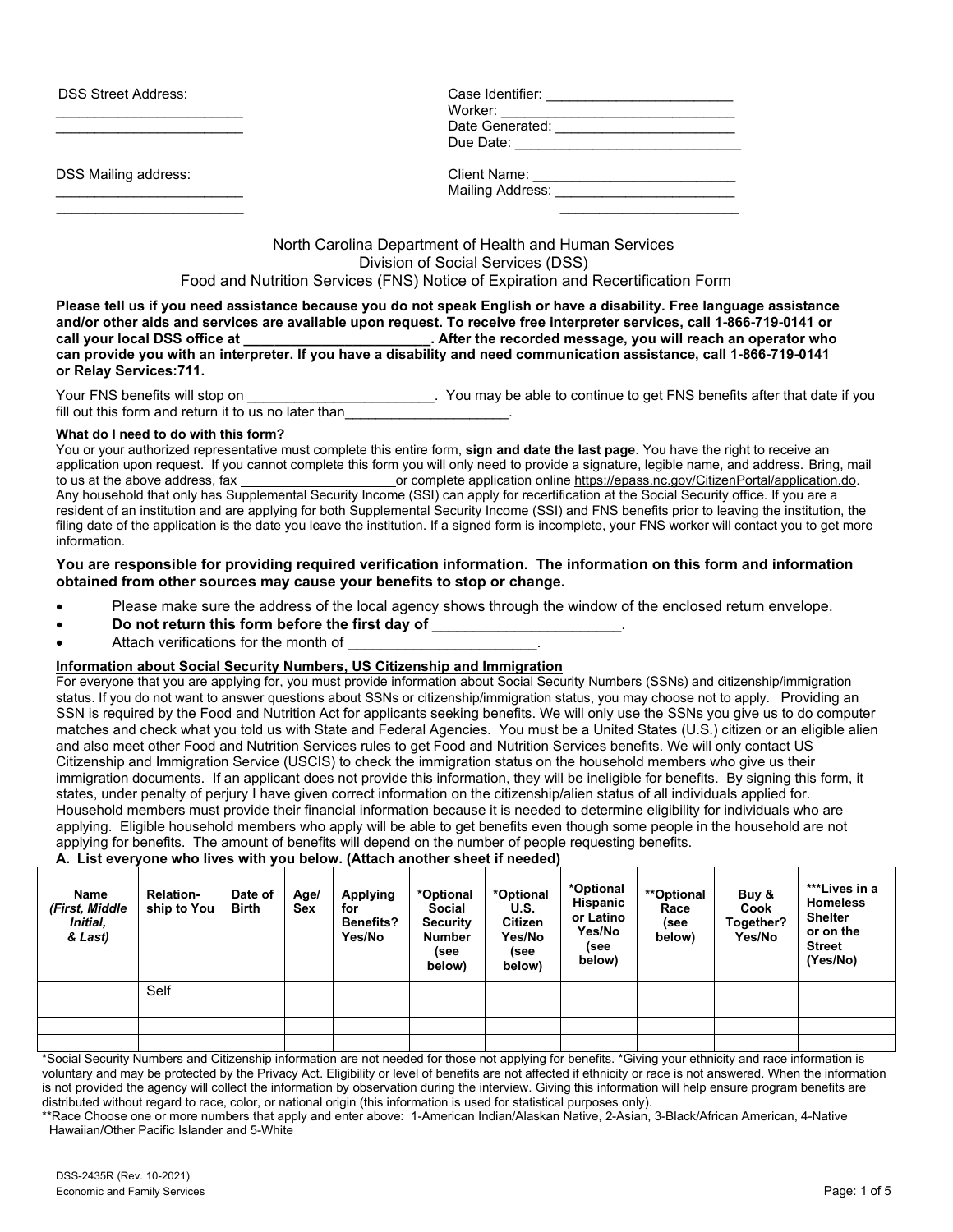**\*\*\*These questions may assist in identifying Able-Bodied Adults without Dependents (ABAWD). Please answer these questions about any activity within the last 6 months.**

### **B. Tell us about your finances.**

\*\*\*1. Does anyone in your household work?  $\Box$  Yes  $\Box$  No If yes, complete below.

\*\*\*2. Is anyone in your household getting ready to start a job?  $\Box$  Yes  $\Box$  No If yes, expected start date and complete below.

**Attach all income verification pay received during the month listed on Page 1**. If you are paid monthly, attach income verification for the month listed on Page 1. If you are self-employed, attach last year's federal tax forms and include all schedules. If tax forms for last year are not available attach your business records and receipts for business expenses for the previous 12 months. If it is new employment, attach verification for all pay received so far.

**If you do not have all your check stubs, you may have your employer complete the employer verification section below. (Attach another sheet if needed)**

| Name of Person Working:            |                           |                        | How Often Paid: (weekly/month, etc.) |                  |             |  |
|------------------------------------|---------------------------|------------------------|--------------------------------------|------------------|-------------|--|
| <b>Employer Name:</b>              |                           |                        | <b>Employer Phone Number:</b>        |                  |             |  |
| Date Pay Received<br>(month & day) | Number of<br><b>Hours</b> | Rate of<br>Pay         | <b>Bonus or Vacation</b><br>Pay      | <b>Gross Pay</b> | <b>Tips</b> |  |
|                                    |                           |                        |                                      |                  |             |  |
|                                    |                           |                        |                                      |                  |             |  |
|                                    |                           |                        |                                      |                  |             |  |
|                                    |                           |                        |                                      |                  |             |  |
|                                    |                           |                        |                                      |                  |             |  |
| <b>Employer Signature:</b>         |                           | <b>Employer Title:</b> |                                      | Date Signed:     |             |  |

\*\*\*3. Has anyone in your household stopped working within the last 6 months?  $\Box$ Yes  $\Box$  No If yes, who stopped working? \_\_\_\_\_\_\_\_\_\_ Reason? \_\_\_\_\_\_\_\_\_\_\_\_\_\_\_\_\_\_\_Date last worked? \_\_\_\_\_\_\_\_\_Date of last pay? \_\_\_\_\_\_\_\_Total hours worked in last 30 days?

\*\*\*4. Does anyone in your household get money other than from work? UYes U No If yes, complete below and attach verification for month listed on page 1. Examples: Cash, Contributions, Work First, Child Support, Unemployment Benefits, Social Security, SSI, Worker's Compensation, Veteran's Benefits, etc. (attach another sheet if needed)

| Name | Type of Income | Person or Organization<br>That Gives the Monev | <b>Phone Number and Address</b><br>of Person or Organization | <b>Amount of Income</b><br>(before taxes) | How<br>Often? |
|------|----------------|------------------------------------------------|--------------------------------------------------------------|-------------------------------------------|---------------|
|      |                |                                                |                                                              |                                           |               |
|      |                |                                                |                                                              |                                           |               |
|      |                |                                                |                                                              |                                           |               |

\*\*\*5. Does anyone work as a volunteer or participate in a work training program?  $\Box$  Yes  $\Box$  No If yes, complete below.

| Name | Name of Volunteer Site or<br><b>Work Training Program</b> | <b>Site Address and Phone Number</b> | <b>Start</b><br>Date | End<br><b>Date</b> | <b>Hours Per Week</b> |
|------|-----------------------------------------------------------|--------------------------------------|----------------------|--------------------|-----------------------|
|      |                                                           |                                      |                      |                    |                       |
|      |                                                           |                                      |                      |                    |                       |

6. Does anyone own or jointly own any assets including a non-household member(s)?  $\Box$  Yes  $\Box$  No If yes, complete below. We will determine if verification is needed and if it is accessible to you. (Attach another sheet if needed)

| Name (Who Owns it?) | <b>Type of Asset</b>            | <b>How Much or</b><br>Value of Asset? | Where Do You Keep This Asset and What is<br>the Account Number? |
|---------------------|---------------------------------|---------------------------------------|-----------------------------------------------------------------|
|                     | Cash on Hand                    |                                       |                                                                 |
|                     | <b>Checking Account</b>         |                                       |                                                                 |
|                     | Savings Account                 |                                       |                                                                 |
|                     | Lottery/Gambling Winnings       |                                       |                                                                 |
|                     | Other (such as interest income) |                                       |                                                                 |

## **C. Tell us about your expenses.**

| $\Box$ Yes $\Box$ No | Do you pay rent or mortgage where you live? If yes, how much do you pay out of your pocket each month? \$     |
|----------------------|---------------------------------------------------------------------------------------------------------------|
| $\Box$ Yes $\Box$ No | Do you receive assistance paying your rent? If yes, check any you received □ HUD □ Section 8 □ Public Housing |
| $\Box$ Yes $\Box$ No | Do you pay any other expenses where you live? If yes, check the expense and enter the monthly amount:         |
|                      | $\Box$ Lot Rent \$ $\Box$ Property Taxes (if paid separately) \$ $\Box$ Other (list type) \$                  |
|                      | <b>QHomeowner's dues (if paid separately) \$ QHomeowners Insurance (if paid separately) \$</b>                |
| $\Box$ Yes $\Box$ No | Are you responsible for paying any utility bills separate from your rent? If yes, check all that apply.       |
|                      | □ Heat □ Kerosene □ Fuel Oil □ Electricity □ Coal □ Wood □ Natural Gas □ LP Gas                               |
|                      | <b>□Telephone/Cell Phone</b> □ Water/Sewage □ Garbage/Trash □ Utility Excess (Public Housing)                 |
|                      | How do you heat your home?                                                                                    |
|                      | How do you cool your home?                                                                                    |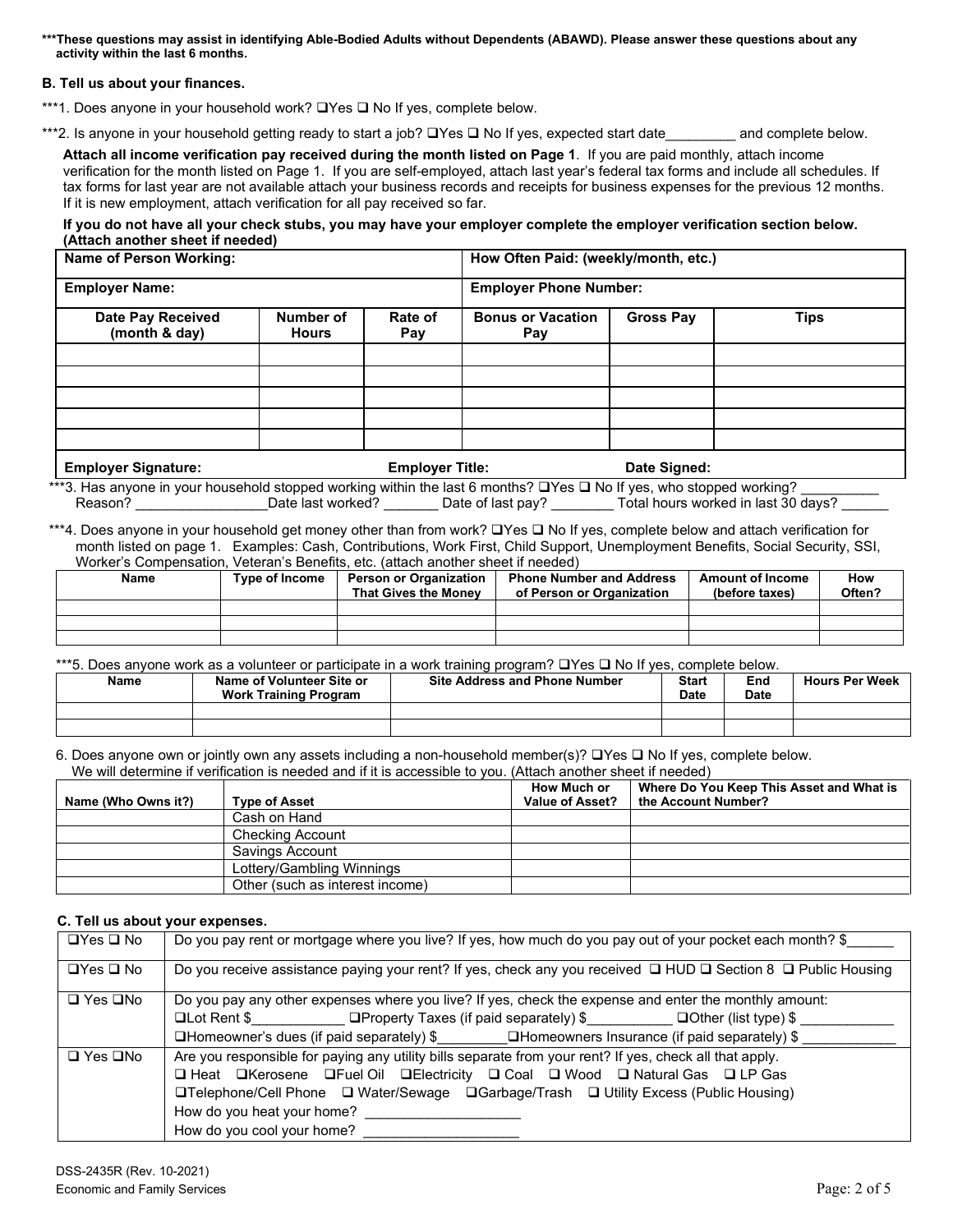| Did you get a Low-Income Energy Assistance Program (LIEAP) check in another state or at your current residence<br>□ Yes □No<br>that was more than \$20, in the recent month or within the past 12 months? If yes, who _____________<br>Is your household responsible for paying any childcare or disabled adult care?<br>□Yes □No |  |
|-----------------------------------------------------------------------------------------------------------------------------------------------------------------------------------------------------------------------------------------------------------------------------------------------------------------------------------|--|
|                                                                                                                                                                                                                                                                                                                                   |  |
|                                                                                                                                                                                                                                                                                                                                   |  |
|                                                                                                                                                                                                                                                                                                                                   |  |
| Who pays?                                                                                                                                                                                                                                                                                                                         |  |
|                                                                                                                                                                                                                                                                                                                                   |  |
| Child/adult care expenses?                                                                                                                                                                                                                                                                                                        |  |
| Does anyone age 60 or over, or anyone receiving disability benefits, have out-of-pocket medical expenses over \$35<br>□ Yes □No                                                                                                                                                                                                   |  |
| monthly? This includes Medicare or Health Insurance and transportation cost for medical care. If yes, do you wish to                                                                                                                                                                                                              |  |
| claim a deduction for these expenses □ Yes □ No If yes, to get this deduction you must attach receipts or a                                                                                                                                                                                                                       |  |
| computer printout of your expenses.                                                                                                                                                                                                                                                                                               |  |
| □ Yes □No<br>Does your household pay court ordered child support for children outside your home (include court ordered health<br>insurance payments)?                                                                                                                                                                             |  |
|                                                                                                                                                                                                                                                                                                                                   |  |
|                                                                                                                                                                                                                                                                                                                                   |  |
| <u> 1989 - Johann John Stein, markin fan it fjort fan it fjort fan it fjort fan it fjort fan it fjort fan it fjor</u>                                                                                                                                                                                                             |  |
|                                                                                                                                                                                                                                                                                                                                   |  |
| D. Tell us about the people in your home.                                                                                                                                                                                                                                                                                         |  |
| Is anyone in your household age 16 or older attending school at least half time now or have they in the last 6 months?<br>$\Box$ Yes $\Box$ No                                                                                                                                                                                    |  |
|                                                                                                                                                                                                                                                                                                                                   |  |
| Does anyone in your household have a felony drug conviction or controlled substance after August 22, 1996? If yes tell<br>$\Box$ Yes $\Box$ No<br>us his/her name, date, type, and place of conviction: __________________________                                                                                                |  |
|                                                                                                                                                                                                                                                                                                                                   |  |
| Is anyone in your household in violation of probation or parole or running from the law to avoid felony prosecution? If                                                                                                                                                                                                           |  |
| □ Yes □No                                                                                                                                                                                                                                                                                                                         |  |
|                                                                                                                                                                                                                                                                                                                                   |  |
| Have you or any member of your household been convicted as an adult of aggravated sexual abuse, murder, sexual                                                                                                                                                                                                                    |  |
| exploitation and other abuse of children, a Federal or State offense involving sexual assault, or an offense under State<br>□ Yes □No                                                                                                                                                                                             |  |
| law determined by the Attorney General to be substantially similar to such an offense, after February 7, 2014? If yes tell                                                                                                                                                                                                        |  |
| Have you or any member of your household been convicted of trading benefits for drugs after August 22, 1996?                                                                                                                                                                                                                      |  |
| □ Yes □No<br>If yes tell us his/her name, date, type, and place of conviction: example and the set of the set of the set of                                                                                                                                                                                                       |  |
|                                                                                                                                                                                                                                                                                                                                   |  |
| Have you or any member of your household been convicted of buying or selling benefits \$500 or more after August 22,                                                                                                                                                                                                              |  |
| 1996? If yes tell us his/her name, date, type, and place of conviction<br>□Yes □No                                                                                                                                                                                                                                                |  |
|                                                                                                                                                                                                                                                                                                                                   |  |
| Have you or any member of your household been convicted of fraudulently receiving duplicate benefits in any State                                                                                                                                                                                                                 |  |
| after August 22, 1996? If yes tell us his/her name, date, type, and place of conviction:<br>$\Box$ Yes $\Box$ No                                                                                                                                                                                                                  |  |
|                                                                                                                                                                                                                                                                                                                                   |  |
| Have you or any member of your household been convicted of trading benefits for guns, ammunitions, or explosives<br>□ Yes □ No<br>after August 22, 1996? If yes tell us his/her name, date, type, and place of conviction:                                                                                                        |  |
|                                                                                                                                                                                                                                                                                                                                   |  |
| Is anyone in your household physically or mentally unfit for employment? If yes, who and what months?                                                                                                                                                                                                                             |  |
| <b>□Yes □No</b>                                                                                                                                                                                                                                                                                                                   |  |
| Does anyone operate a Home School at least 30 hours a week? If yes, who and what months?                                                                                                                                                                                                                                          |  |
| □ Yes □ No                                                                                                                                                                                                                                                                                                                        |  |
| Does anyone care for an incapacitated person (does not have to live in the home)? If yes, who and what months?                                                                                                                                                                                                                    |  |
| $\Box$ Yes $\Box$ No                                                                                                                                                                                                                                                                                                              |  |
| Does anyone participate in an official Refugee Employment Program? If yes, who and what months?                                                                                                                                                                                                                                   |  |
| □ Yes □ No                                                                                                                                                                                                                                                                                                                        |  |
| Is anyone in the household unable to work due to alcohol and/or drug addiction? If yes, who and what months?                                                                                                                                                                                                                      |  |
|                                                                                                                                                                                                                                                                                                                                   |  |
| □ Yes □ No                                                                                                                                                                                                                                                                                                                        |  |
|                                                                                                                                                                                                                                                                                                                                   |  |
| Is anyone in a drug or alcohol treatment program? If yes, who and what months?<br>$\Box$ Yes $\Box$ No                                                                                                                                                                                                                            |  |
| Is anyone in the household pregnant? If yes, who? <b>Source the contract of the contract of the contract of the contract of the contract of the contract of the contract of the contract of the contract of the contract of the </b>                                                                                              |  |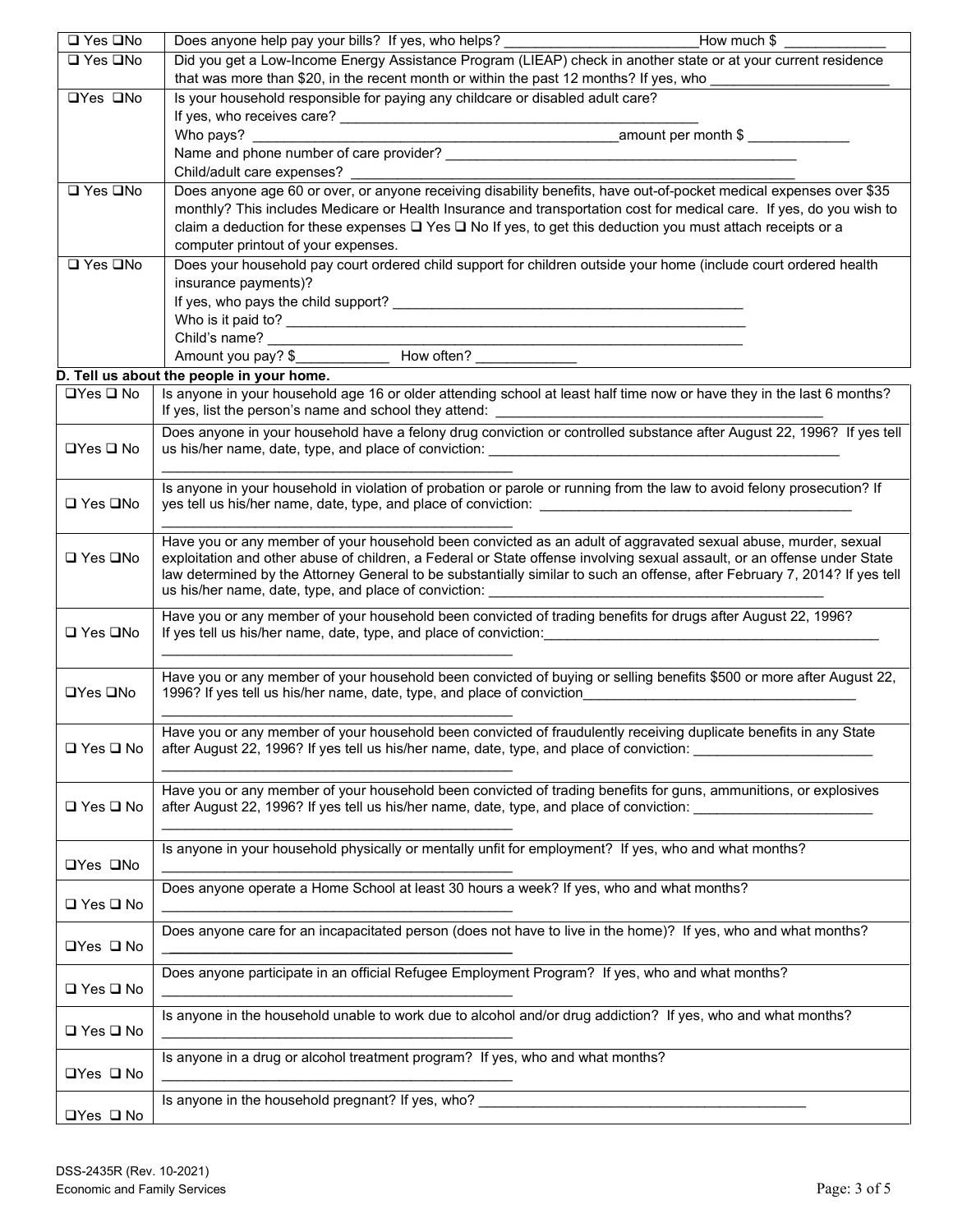# **Authorized Representative**

Do you need someone to help you get and/or use your Food and Nutrition Services benefits?  $\Box$  Yes  $\Box$  No If yes, please list that person's name . If you checked **Yes** above, we will give or mail you a form. You and the person you want to help can complete the form and return it to our office. This person will receive an EBT card and will have access to your Food and Nutrition Services Benefits. If you already have an authorized representative, do you want them to continue?  $\Box$  Yes  $\Box$  No Authorized Representative Name:

## **How to Get a Fair Hearing**

You have the right to ask for a hearing in person, by telephone or in writing, if you think your case is wrong. You have 90 calendar days to ask for a hearing. Unless you ask for a hearing by then, you cannot have one. A household member or someone else such as a lawyer, friend, or relative can represent you at a fair hearing. Free legal advice may be available. Contact Legal Aid of North Carolina office at 1-866-219-5262, Street: 224 South Dawson St.<br>Raleigh, NC 27601, Mailing: PO Box 26087 Raleigh, NC 27611. PO Box 26087 Raleigh, NC 27611.

## **Voter Registration**

"If you are not registered to vote where you live now, would you like to apply to register to vote here today? **Yes No**

**IF YOU DO NOT CHECK EITHER BOX, YOU WILL BE CONSIDERED TO HAVE DECIDED NOT TO REGISTER TO VOTE AT THIS TIME.** Register to vote in North Carolina. If you want to register to vote or to update your registration, you can complete a voter registration form at [www.ncsbe.gov/n](http://www.ncsbe.gov/)vra/01, ask your caseworker or contact your local DSS for a voter registration form. **Applying to register or declining to register to vote will not affect the amount of assistance that you will be provided by this agency.** If you would like help in filling out the voter registration application form, we will help you. The decision whether to seek or accept help is yours. You may fill out the application form in private. If you believe that someone has interfered with your right to register or to decline to register to vote, your right to privacy in deciding whether to register or in applying to register to vote, or your right to choose your own political party or other political preference, you may file a complaint with the North Carolina State Board of Elections, PO Box 27255, Raleigh NC 27611-7255, or you may call the toll free number, 1-866-522-4723."

## **You Will Not Be Discriminated Against**

In accordance with Federal civil rights law and U.S. Department of Agriculture (USDA) civil rights regulations and policies, the USDA, its agencies, offices, and employees, and institutions participating in or administering USDA programs are prohibited from discriminating based on race, color, national origin, sex, religious creed, disability, age, political beliefs, or reprisal or retaliation for prior civil rights activity in any program or activity conducted or funded by USDA.

Persons with disabilities who require alternative means of communication for program information (e.g. Braille, large print, audiotape, American Sign Language, etc.), should contact the Agency (State or local) where they applied for benefits. Individuals who are deaf, hard of hearing or have speech disabilities may contact USDA through the Federal Relay Service at (800) 877-8339. Additionally, program information may be made available in languages other than English.

To file a program complaint of discrimination, complete the USDA Program Discrimination Complaint Form, (AD-3027) found online at: https:// www.usda.gov/sites/default/files/documents/USDA-OASCR%20P-Complaint-Form-0508-0002-508-11-28-17Fax2Mail.pdf and at any USDA office, or write a letter addressed to USDA and provide in the letter, all of the information requested in the form. To request a copy of the complaint form, call (866) 632-9992. Submit your completed form or letter to USDA by:

mail: U.S. Department of Agriculture

 Office of the Assistant Secretary for Civil Rights 1400 Independence Avenue, SW Washington, D.C. 20250-9410 fax: (202) 690-7442; or email: [program.intake@usda.gov.](mailto:program.intake@usda.gov)

This institution is an equal opportunity provider.